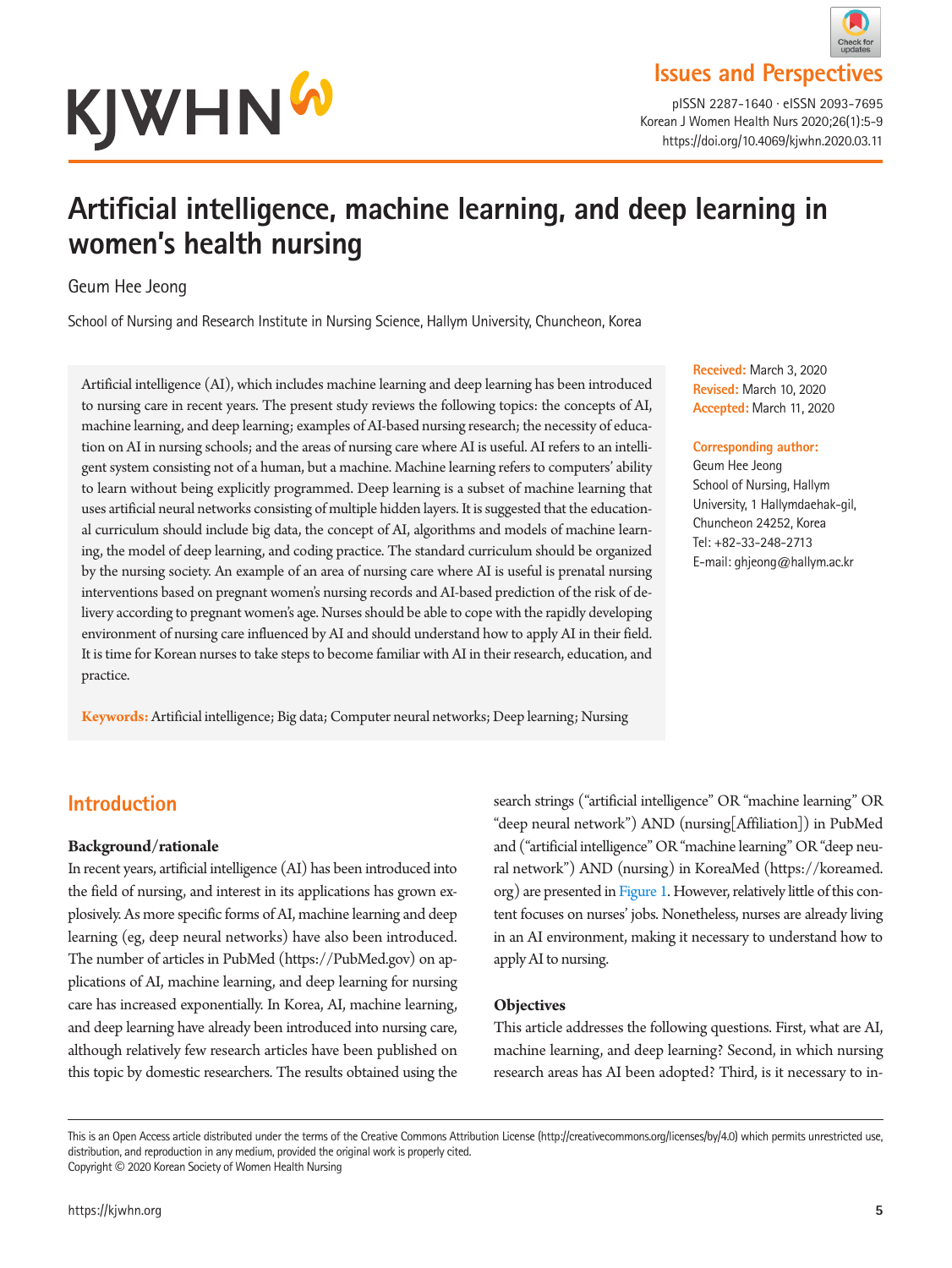<span id="page-1-0"></span>

**Figure 1.** A number of articles on artificial intelligence, machine learning, or deep learning for nursing in PubMed (https://PubMed. gov) and KoreaMed (https://koreamed.org) according to year [cited 2020 Mar 2].

troduce education on AI into the nursing curriculum? Fourth, which aspects of nursing care for women's health are promising targets for the application of AI?

#### **What are AI, machine learning, and deep learning?**

In the Merriam-Webster Dictionary, AI is defined as follows [\[1\]](#page--1-0):

- 1. a branch of computer science dealing with the simulation of intelligent behavior in computers
- 2. the capability of a machine to imitate intelligent human behavior

The definition of AI in Wikipedia is as follows:

In computer science, artificial intelligence (AI), sometimes called machine intelligence, is *intelligence demonstrated by machines*, in contrast to the natural intelligence displayed by humans. Leading AI textbooks define the field as the study of "intelligent agents"; any device that perceives its environment and takes actions that maximize its chance of successfully achieving its goals. Colloquially, the term "artificial intelligence" is often used to describe machines (or computers) that mimic "cognitive" functions that humans associate with the human mind, such as "learning" and "problem-solving" [\[2\]](#page--1-1).

An accessible way to understand AI is to present it in terms of levels: The first level of AI is a simple control program directly controlled by the operator. The second level is classical AI with multiple patterns and an enormous number of input-output mappings; such systems are used for searching and making estimations, and as knowledge databases. The third level is machine learning-based AI. The fourth level is deep learning-based AI [\(Figure 2](#page-1-1)).

<span id="page-1-1"></span>

**KJWHN** 

**Figure 2.** Diagram of the relationship of terms for the level of artificial intelligence.

Machine learning is a field of study that gives computers the ability to learn without being explicitly programmed, according to Samuel's definition in 1959 [\[3](#page--1-2)]. Wikipedia describes machine learning as "the scientific study of algorithms and statistical models that computer systems use to perform a specific task without using explicit instructions. It relies on patterns and inference instead. It is seen as a subset of AI. Machine learning algorithms build a mathematical model based on sample data, known as 'training data', to make predictions or decisions without being explicitly programmed to perform the task"  $[4]$ . Data mining is an example of machine learning. Machine learning is executed based on the data, not on experts' opinions. There are several types of machine learning models, including artificial neural networks, decision trees, support vector machines, regression analysis, Bayesian networks, and genetic algorithms.

Deep learning is a model of machine learning using artificial neural networks that consist of multiple hidden layers, which is why these neural networks are known as "deep" neural networks and the framework is known as "deep learning." Deep learning can be implemented as shown in [Figure 3](#page-2-0), where the input value  $(x)$ is multiplied by the weight  $(w)$ , added up, and then output through specific functions such as the net input function and activation function. Within the broader category of machine learning models, deep learning can be thought of as an analytical method using neural networks. Deep learning is useful if relevant data exist, but problems of interest cannot be solved by extant methods. For example, deep learning is used for the game of Go, face recognition, object recognition, voice recognition, and translation [\[5](#page--1-4)].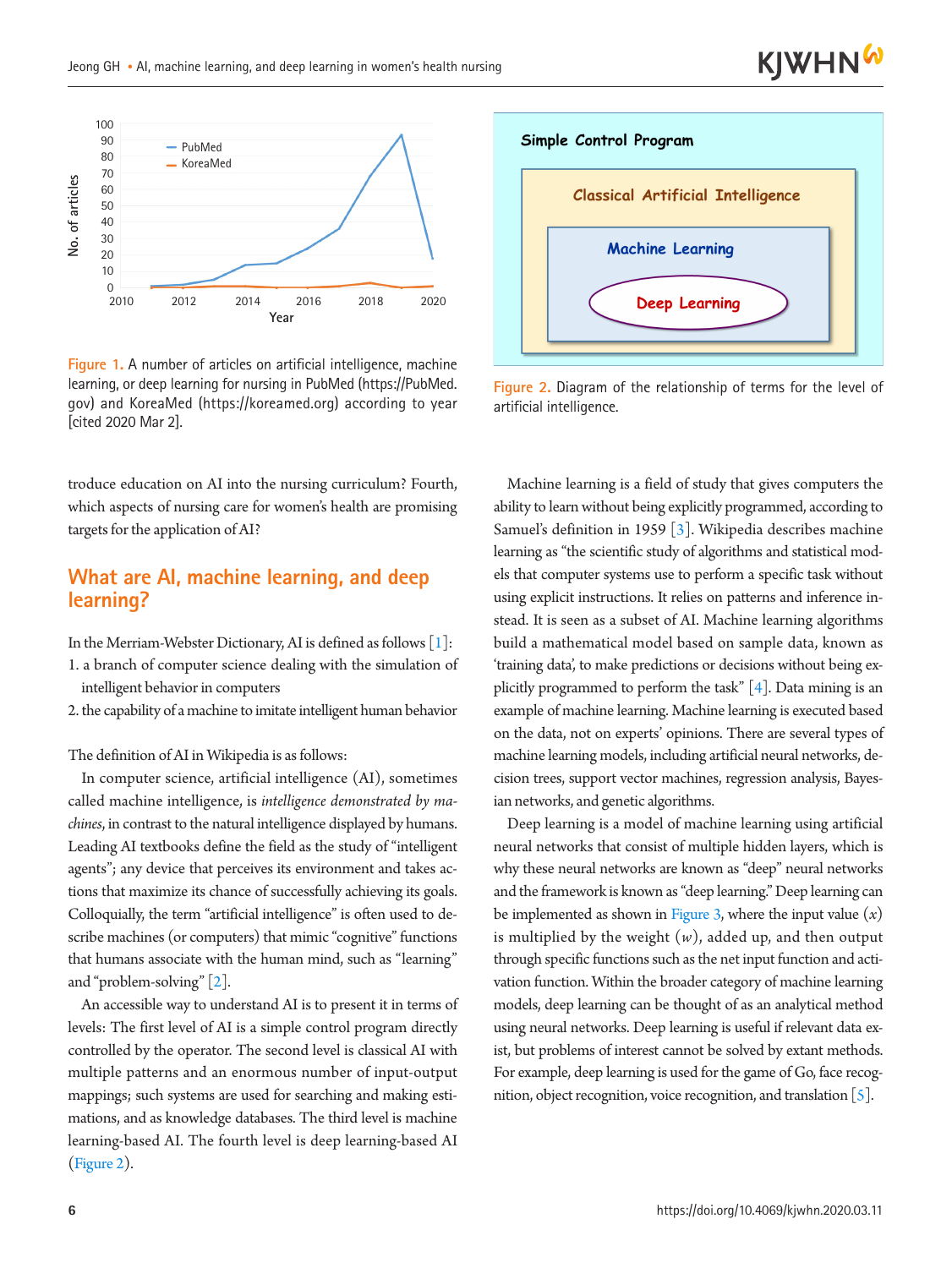<span id="page-2-0"></span>

**Figure 3.** Diagram of the artificial neuron (deep learning). Source: created by Chrislb (CC BY-SA 3.0, https://commons. wikimedia.org/w/index.php?curid=224555) [cited 2020 Mar 3].

#### **In which nursing research areas has AI been adopted?**

Through a search of the PubMed and KoreaMed databases, it was found that there are still relatively few studies on AI in the field of nursing. It was also difficult to find relevant research in the field of women's health nursing.

Below are some examples of nursing studies on AI conducted outside of Korea:

First, a chatbot was developed for mental health caregiving. The researchers described it as follows: "One mental health chatbot, or psychological AI service named Tess, has been used to deliver on-demand support for caregiving professionals, patients, and family caregivers at a non-profit organization. This low-cost, user-friendly, and highly customizable service allows emotional support to be scaled to thousands of people at a single time." This is an example of integration of a smart chatbot and AI to help caregivers  $\lceil 6 \rceil$ .

Second, a natural language processing system was developed that identifies relationships of medications with adverse drug events. A corpus of 505 de-identified clinical notes was trained with a recurrent convolutional neural network and showed excellent performance. This learning system can be used to extract relationships between medications and adverse drug events [\[7](#page-4-1)].

Third, a sensor placed on the floor was developed for monitoring elderly individuals in a nursing home, since monitoring the activities of elderly individuals is necessary to check on their health. The sensor was installed on the floor and analyzed their gaits. Deep learning was not able to recognize elderly individuals, but it achieved very high accuracy for classifying the elderly and medical staff  $\lceil 8 \rceil$  $\lceil 8 \rceil$  $\lceil 8 \rceil$ .

Some examples of nursing studies on AI from Korea are described below:

First, a tool was developed to predict health-related quality of life. Secondary data on 716 individuals extracted from the Korea National Health and Nutrition Examination Survey from 2008 to 2010 were analyzed to identify factors affecting health-related quality of life. Analytical tools, including support vector machine learning, found the following five key factors that predicted health-related quality of life: income, chronic diseases, depression, discomfort, and perceived health status [\[9](#page-4-3)].

Second, a nursing diagnosis system was developed. Using a back-propagation neural network, a nursing diagnosis system was tested. The network was composed of three layers for training: one input layer of data from 119 patients; one output layer for the nursing diagnosis; and one hidden layer including six nodes of the hidden layer, a momentum of 0.5, and a learning coefficient of 0.5. The coincidence ratio was 0.93, with 20,000 rounds of learning. This system demonstrated the possibility of applying neural networks to nursing diagnoses [\[10\]](#page-4-4).

Third, a system was developed for classifying data on adherence to medication. A support vector machine (a machine learning method useful for data classification) was applied to identify factors predicting adherence to medication in heart failure patients. After analysis of 11 variables from 76 patients, two models were suggested: one with five predictors, and the other with seven predictors. Both models showed an accuracy of 77.6%. This machine learning method helped to stratify patients [\[11](#page-4-5)].

Fourth, a triage system for the emergency department was developed. Through an emergency department triage system based on machine learning and the initial nursing assessment, an efficient system to predict adverse clinical outcomes could be created. This new system was more efficient than the previous traditional system [\[12\]](#page-4-6).

#### **Is it necessary to introduce education on AI into the nursing curriculum?**

It is difficult for nursing faculty members and nursing school leaders to decide whether AI, machine learning, and deep learning should be introduced into the curriculum of nursing education. Although the curriculum has limited hours, AI should be introduced to keep up with this new paradigm that affects both society as a whole and research. Since there currently is no specific curriculum dealing with AI for nursing students, AI should be discussed in nursing schools. To achieve these goals, professional associations dedicated to nursing education or related organizations, such as the Korean Accreditation Board of Nursing Education, should consider adopting a new curriculum on AI.

Paranjape et al. [\[13\]](#page-4-7) suggested the following content for educa-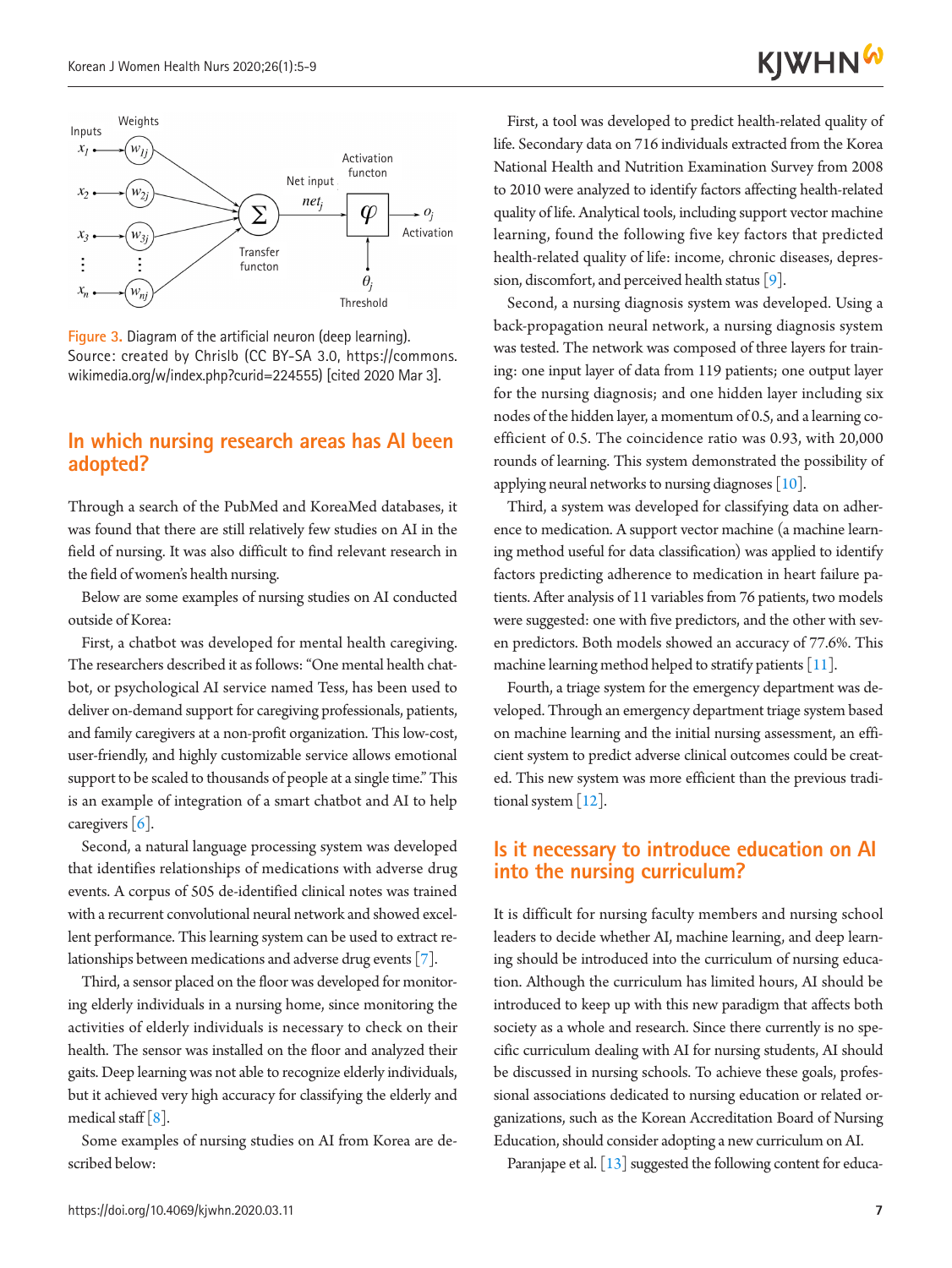tion on AI in medical schools: the fundamentals of AI, electronic hospital records and data, application of AI to clinical decision-making, and ethical and legal aspects of AI. I suggest the following content for an AI curriculum in nursing education: nursing data as big data, the concept of AI, algorithms, models of machine learning, and the model of deep learning. Additionally, the curriculum should include coding practice with Python, TensorFlow, and Keras. This content can be incorporated throughout nursing education, from the undergraduate level to graduate coursework, depending on the preparedness of the teaching faculty. A more specific and well-woven curriculum should be developed for each grade. The application of AI will certainly be beneficial; therefore, professors need to understand the principles of AI and prepare to integrate AI into the nursing curriculum.

## **Which aspects of nursing care for women's health are promising targets for the application of AI?**

AI can be applied to data relating to any topic of interest. Some examples include prenatal nursing interventions according to pregnant women's nursing records, prediction of the risk of delivery according to pregnant women's age, prediction of postpartum depression, risk of breast cancer before and after menopause, the needs for nursing care among elderly women with physical disabilities, and trends in women's health nursing research and practice. Because there are so many topics for which AI, machine learning, and deep learning are promising approaches, any topic of interest in the field of women's health nursing care could be a target for AI applications if nurses are interested in exploring the specific outputs that result from certain data.

## **Conclusion**

AI, including machine learning and deep learning, is an inevitable trend that is currently shaping the environment of nursing research, education, and practice, and will continue to do so in future decades. As nurses, we should be able to understand the principles of AI and apply AI in a broad range of fields. Regarding AI as a statistical method may make it easier to tackle. After understanding the technology and concepts of AI, the essential material is data, especially big data for deep learning. Therefore, data manipulation based on a careful understanding of the data is also an essential competency for working with AI. If we can manage data appropriately and enter high-quality data during the analysis process, it will be easier to obtain better results from AI-based studies. A standard AI curriculum should be established and introduced

in nursing education as soon as possible. Each nursing school can modify the standard curriculum according to the faculty's competency and capacity of facilities. In short, It is time for Korean nurses to adopt AI in their research, education, and practice.

## **ORCID**

Geum Hee Jeong, https://orcid.org/0000-0002-2254-1962

# **Authors' contributions**

All work was done by Jeong GH.

## **Conflict of interest**

Geum Hee Jeong has been the President of the Korean Society of Women Health Nursing since January 2020. Her term as president will continue until the end of 2021. The author declared no other conflict of interest.

## **Funding**

None.

# **Data availability**

None.

#### **Acknowledgments**

None.

#### **References**

- 1. Merriam-Webster, Incorporated. Merriam-Webster Dictionary [Internet]. Springfield, MA: Author; 2020 [cited 2020 Mar 2]. Available from: https:[//www.merriam-webster.com/](www.merriam-webster.com/.)
- 2. Wikipedia. Artificial intelligence [Internet]. [place unknown]: Author; 2020 [cited 2020 Mar 2]. Available from: https://en.wikipedia.org/wiki/Artificial\_intelligence
- 3. [Samuel AL. Some studies in machine learning using the](https://doi.org/10.1007/978-1-4613-8716-9_14)  [game of checkers. IBM J Res Dev. 1959;3\(3\):210-229.](https://doi.org/10.1007/978-1-4613-8716-9_14)
- 4. Wikipedia. Machine learning [Internet]. [place unknown]: Author; 2020 [cited 2020 Mar 2]. Available from: https:// en.wikipedia.org/wiki/Machine\_learning
- 5. Wikipedia. Deep learning [Internet]. [place unknown]: Author; 2020 [cited 2020 Mar 2]. Available from: [https://en.](https://en.wikipedia.org/wiki/Deep_learning)